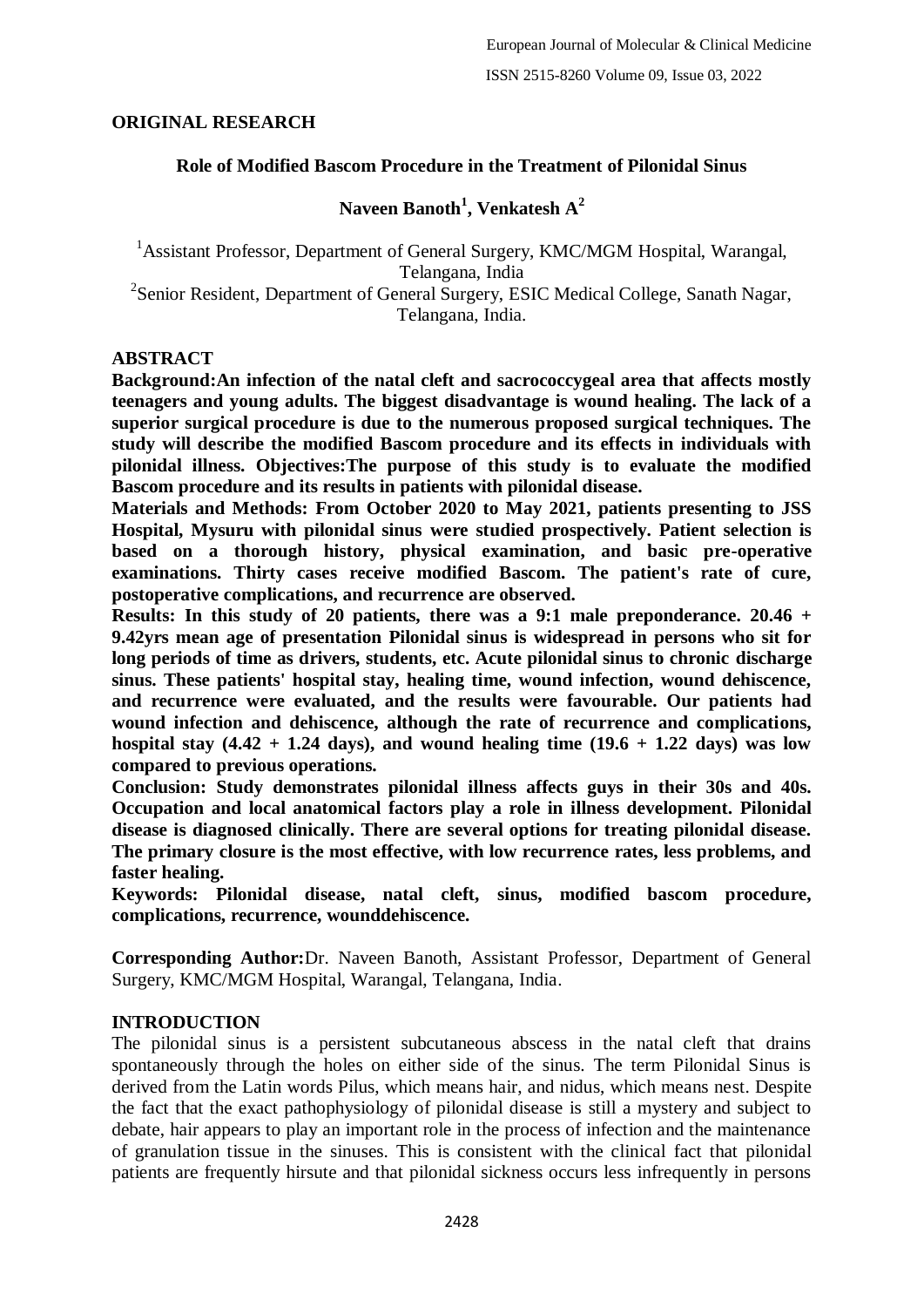with less body hair than normal.  $[1,2]$  The treatment of chronic pilonidal illness is inconsistent, disputed, and difficult to implement. It is essential that the sinus tract be completely eradicated, that the overlaying skin be completely healed, and that the condition is prevented from occurring again. It is possible that the surgical wound will be left open to heal (secondary intention). If all sinus tracts are completely excised, according to proponents of this approach, reduced wound tension allows trouble-free healing with no recurrence. However, this technique is not recommended for everyone. Alternatively, the wound may be closed to allow it to heal naturally through primary closure (primary intention). [3] Generally speaking, methods can be divided into two categories: midline closure procedures (with the incision positioned within the birth cleft) and other techniques (where the wounds are located out of the midline). Primary closure proponents believe that the benefits of rapid tissue healing outweigh the risks. Various open and closed surgical procedures are described in the current literature as having a wide range of patient outcomes.<sup>[3]</sup>

It is disputed whether or not to treat pilonidal sinuses, and a number of different therapeutic techniques have been documented in the literature. An ideal treatment should have a high cure rate, few surgical problems, a low rate of recurrence, no hospitalisation, no general anaesthesia, and as little discomfort and time away from work as possible for the patient4; however, this is not always the case.In this study, we intended to determine whether the modified Bascom method could be used to treat chronic pilonidal sinuses.The purpose of this study is to discuss the technical specifics, examine the advantages, and provide the outcomes of a modified Bascom technique that was used in patients with pilonidal disease. The technique was adjusted to make it more effective in treating pilonidal disease.

# **MATERIALS & METHODS**

**Sources of Data:** Patients presenting to JSS Hospital, Mysuru withpilonidal sinus during the period from Oct-2020 to May-2021.

**Methods of Collection of Data:**Data will be collected by history taking,meticulous physical examination and appropriate serological investigations

**Study Design:**Prospective study

**Study Period:** Oct 2020 to May 2021

**Place of Study:** Department of Surgery, JSS HOSPITAL, MYSURU, KARNATAKA India. **Sample Size:** 20 patients with pilonidal sinus

# **Inclusion criteria:**

- 1. All patients with chronic pilonidal disease.
- 2. Patients who give a written informed consent.

# **Exclusion criteria:**

- 1. Acute pilonidal abscess.
- 2. Recurrent pilonidal sinus.
- 3. Patients not willing to give written informed consent.

### **Study methodology:**

After obtaining the necessary clearance from Institutional ethics committee, Patients who satisfy the inclusion criteria are taken up for surgery after history taking, meticulous examination and basic pre-operative investigations. Thirty of the cases undergo modified bascom procedure. Data documented are of rate of cure, rate of postoperative complications, rate of recurrence, avoidance of hospital admission, avoidance of generaland spinal anaesthesia and minimal inconvenience and time off work for the patient.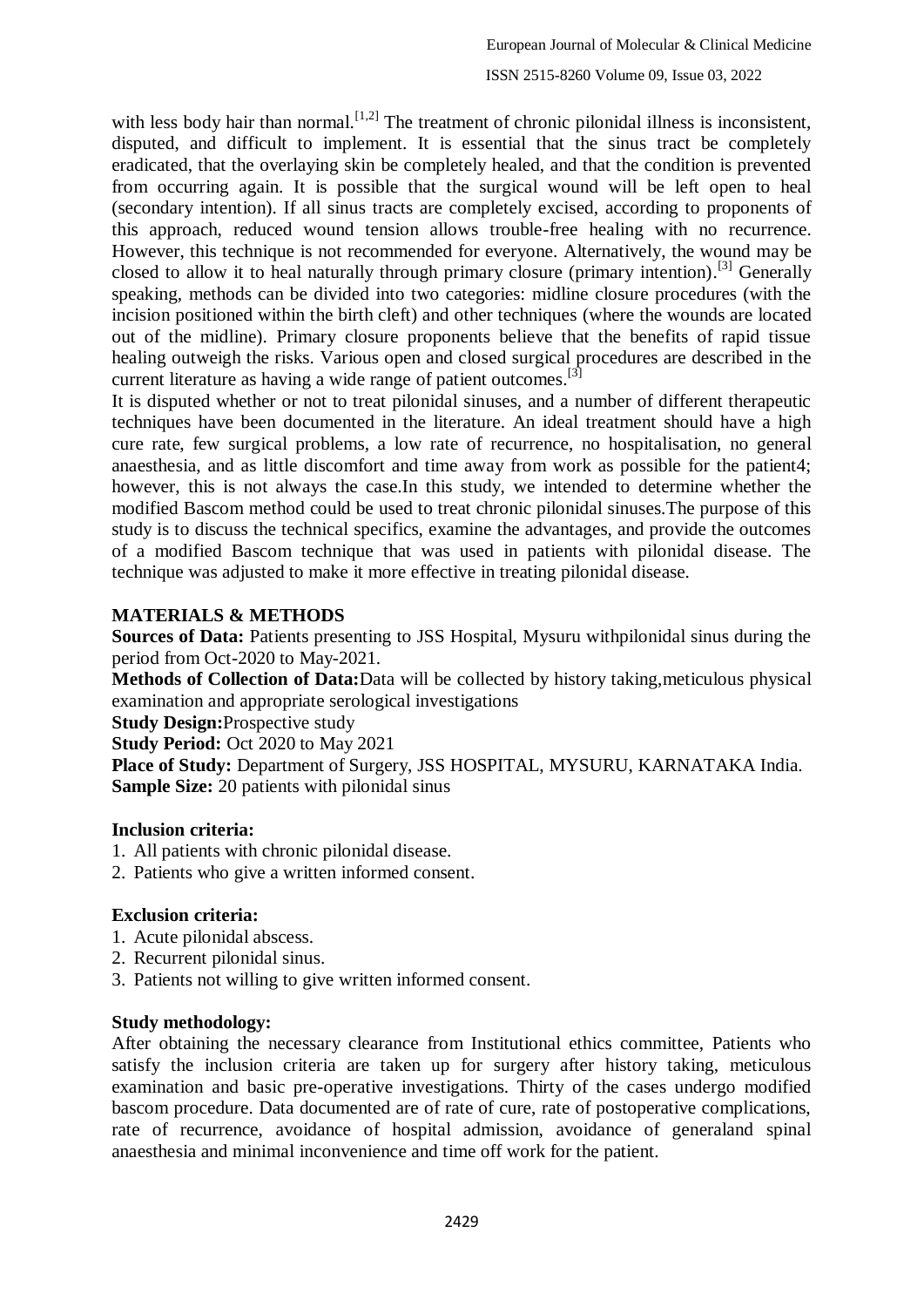## **Assessment tool:**

Wound healing duration, duration of hospital stay, post op complications and recurrence rate.

## **Statistical analysis:**

Descriptive statistical principles and Chi-Square Test.

## **Investigation and Interventions Required for Study**

- 1. Complete heamogram
- 2. Renal function tests
- 3. Random blood sugar
- 4. Serum electrolytes
- 5. Liver Function test
- 6. HIV
- 7. HbsAg
- 8. Electro cardiograph
- 9. Chest radiograph-PA

# **Treatment:**

## **Modified Bascom Procedure:**

Under spinal anaesthesia the patient lies in prone prone position.The buttocks are strapped apart and parts are painted and draped. An incision of 4–5 cm in length is then made approximately 2 cm from the midline. The incision is positioned so that it is alongside the area of the cleft in which the puncti are present. This incision serves these functions. First, it is used to enter the sinus system and curette out all hairs and infective granulation tissue. Second,through it the midline skin is released from its tethering to thepost sacral fascia, and the depth of the natal cleft is reduced. Each pit is excised with the pointed no. 11 blade, removing a diamond-shaped piece of skin, but to include the epithelialized portion of the pitwhich extends down for 2–3 mm. The buttock strapping is then removed to relieve tension.A suction drain is placed in the cavity and the incision is sutured using non absorbable suture material.

# **RESULTS**

This is a prospective study of management of pilonidal sinus using modified bascom procedure.All of our cases were having pilonidal sinus disease in the region of sacrococcygeal junction.

| $\tilde{\phantom{a}}$<br><b>Age in Years</b> | <b>No. of Patient</b> | $\frac{0}{0}$ |
|----------------------------------------------|-----------------------|---------------|
| $11-20$                                      |                       |               |
| $21-30$                                      |                       | 40            |
| $31-40$                                      |                       | 30            |
| $41-50$                                      |                       |               |
| $>50$                                        |                       |               |
| Total                                        | 20                    | 100           |

### **Table 1: Age distribution**

The age predominance was seen more between the age of 21-30 yrs and less common in the age group of 41- 50 and more than 50yrs.

### **Table 2: Gender Distribution**

| Gender | $\blacksquare$<br>$\mathbf{e}$ Da<br>'atients<br>ഹ<br>w.<br>vı | $\frac{0}{0}$ |
|--------|----------------------------------------------------------------|---------------|
|        | $\Omega$<br>ΙU                                                 | 90            |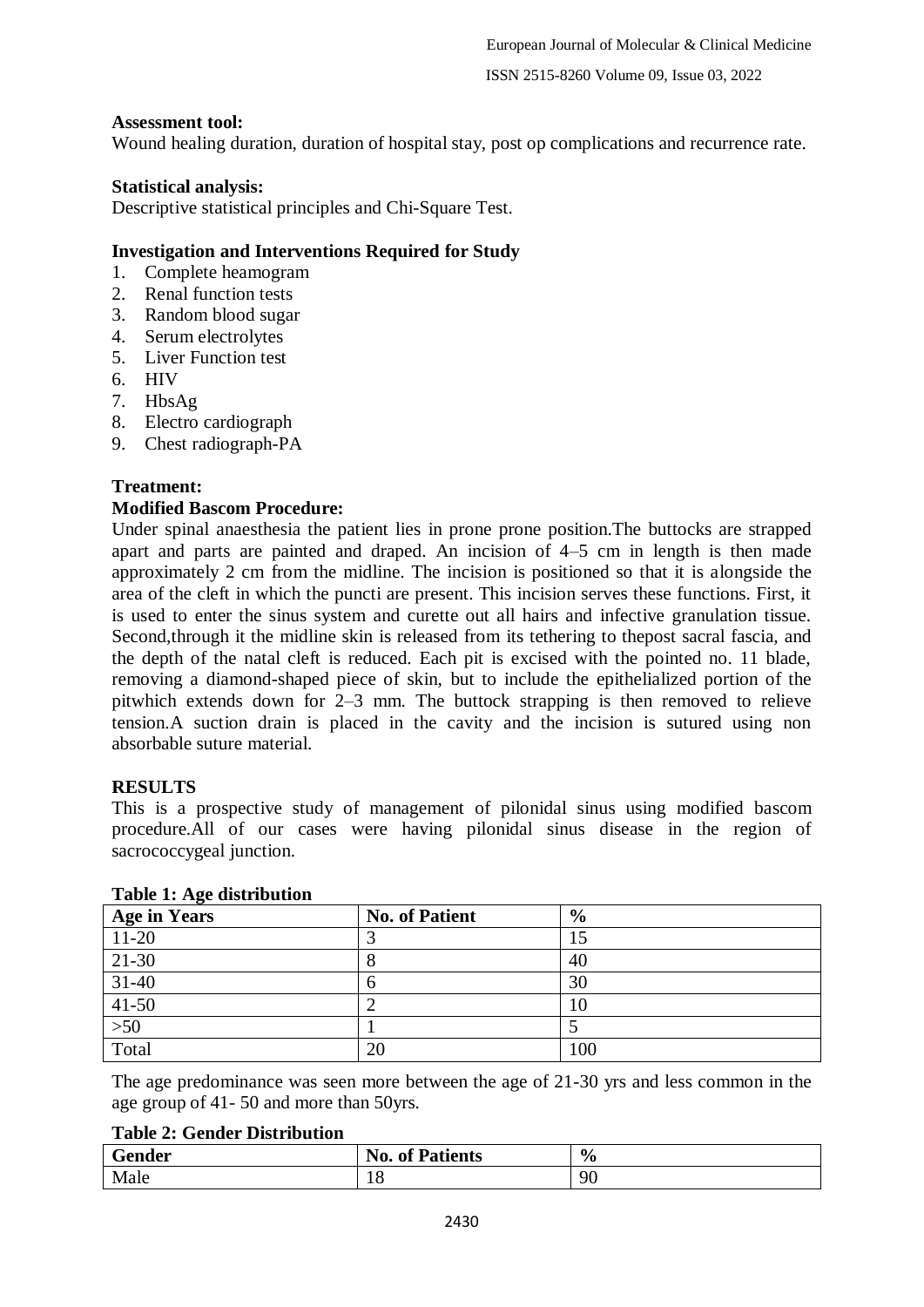#### ISSN 2515-8260 Volume 09, Issue 03, 2022

| ᠇<br>⊸<br>лак<br>-<br>. | _     | $\epsilon$<br>$\overline{1}$ |
|-------------------------|-------|------------------------------|
| $\mathbf{r}$<br>`otal   | <br>້ | 100                          |

The sex incidence of pilonidal sinus is more common in males than femalewith ratio being 9:1.

### **Table 3: Occupation**

| Occupation  | No. of Pts. | $\frac{6}{6}$ |
|-------------|-------------|---------------|
| Student     | 6           | 20            |
| Driver      | 6           | 20            |
| Mechanic    | 4           | 13.33         |
| Tailor      | 3           | 10            |
| Clerk       | 3           | 10            |
| Shopkeeper  | 3           | 10            |
| Watch man   | 2           | 06.66         |
| Agriculture | 2           | 06.66         |
| House wife  |             | 03.33         |
| Total       | 20          | 100           |

Pilonidal sinus was more commonly seen in people who sit for long hours like skilled labours i.e drivers, tailors and student.

#### **Table 4: Clinical Presentation**

| Mode of presentation      | <b>No of Patients</b> | $\frac{6}{9}$ |
|---------------------------|-----------------------|---------------|
| Discharge                 |                       |               |
| Pain                      |                       |               |
| <b>Asymptomatic Sinus</b> |                       |               |

Pilonidal sinus can present as sinus, cyst, abscess etc but more commonly present as discharging sinus.

### **Table 5: Duration of Hospital Stay**

| Days of Hospital Stay | No. ofPts. | $\frac{6}{9}$ |
|-----------------------|------------|---------------|
| $1-3$                 | 10         | 50            |
| $4-6$                 | 09         | 45            |
| $7 - 10$              | 01         | 05            |
| $>10$                 | 00         |               |
| Total                 | 20         | 100           |

The total duration of hospital stay was more in the 4-6 days group, with all the patients beingdischarged within 10 days.

### **Table 6: Duration of Wound Healing**

| <b>Duration of WoundHealing</b> | No. Of Pts. | $\frac{6}{6}$ |
|---------------------------------|-------------|---------------|
| $01-10$                         |             |               |
| $11-20$                         | ı6          | 80            |
| $21-30$                         |             | 15            |
| $31 - 40$                       |             | 05            |
| Total                           | 20          | 100           |

### **Table 7: Complications**

| <b>Complications</b>   | No. of Pts | $\frac{6}{9}$ |
|------------------------|------------|---------------|
| <b>Wound Infection</b> |            |               |
| WoundDehiscence        |            |               |
| Recurrence             |            | ت. ک          |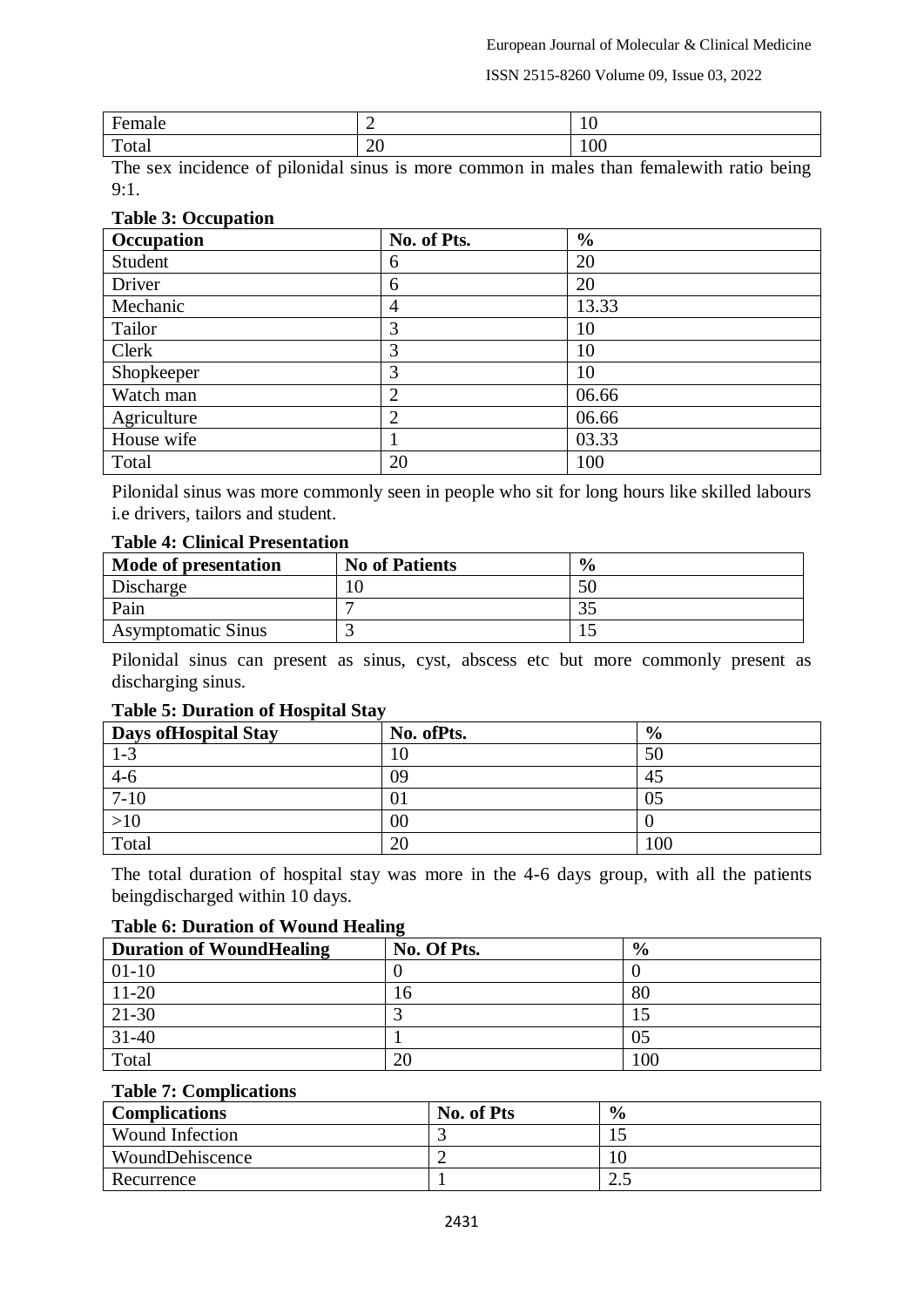ISSN 2515-8260 Volume 09, Issue 03, 2022

| - -<br>N.<br>∽<br>$\sim$ m<br>∽<br>ications | $\overline{1}$      | $\overline{\phantom{0}}$<br>$\overline{\phantom{0}}$ |
|---------------------------------------------|---------------------|------------------------------------------------------|
| m<br>Total                                  | $\sim$<br>∠∪<br>___ | 100                                                  |

## **DISCUSSION**

In our prospective study of the clinical management of Pilonidal sinus using modified bascom procedure 20 patients were treated at JSS Hospital in the department of general surgery from Oct-2020 to May-2021. The procedure was studied with respect to duration of healing, hospital stay, wound infection,wound dehiscence and recurrence.

The majority of the patients presented with the complaints of discharging sinus in the sacrococcygeal region. Few of the patient presented with complaints of swelling associated with or without pain and some were asymptomatic. These 20 patients underwent thorough clinical examination, specific and non-specific investigation. Specific investigation sinogram was done only in patients who were willing for and presenting with discharging sinus. Culture and sensitivity were done in patients with discharge or presenting with abscess. The diagnosis of pilonidal sinus was confirmed postoperatively by histopathology report. The patients were well informed regarding the complication ie wound infection and recurrence. All the patient were regularly followed up till the 6 months from the date of surgery.<sup>[4-6]</sup>

### **Age incidence**

The age predominance was seen more between the age of 21- 30 yrs and less common in fourthand fifth decade with mean 30.0 which coincides with the findings in Chintapatl et al series with the mean age of 30 years.<sup>[5]</sup>

### **Sex incidence**

The Indian male for obvious reasons like more hair distribution and occupation were noted to be more prone for the disease than the female counterpart. The male to female ratio is 9:1 in our study which correlated with the study of Oner Mentes et al who noted the incidence of male to female ratio as 9:16.

### **Occupational incidence**

Pilonidal sinus was more commonly seen in patients with 0occupation involving sitting for prolonged hours like driver, student, tailor, etc which correlates with studies of Da silva Et  $a^{[7]}$ 

#### **Clinical presentation**

Lord in his studies in 1984 termed pilonidal sinus as "post-operative ulcer with hair" as it can also present as recurrence disease. In our studies patient more commonly presented with discharging sinus followed by cyst and abscess which coincides with the findings of hull et al.

#### **Investigations**

The diagnosis of pilonidal sinus is mainly clinical. Routine investigation showed increase in leukocyte count in few cases. In our study out of 20 patients 10 presented with discharging sinus. Culture and sensitivity was done for all the 10 patients with majority of them having purulent discharge and most common organism associated was staphylococcus aureus.The diagnosis was confirmed by histopathology report for all the cases.

### **Management**

All 20 patients in our study underwent modified bascom procedure. This procedure had less duration of healing with median 19.56days, less days of hospital stay with median discharge time being 4.46 days collaborating with findings of Mccallum et al and Kronborg et al.<sup>[8,9]</sup>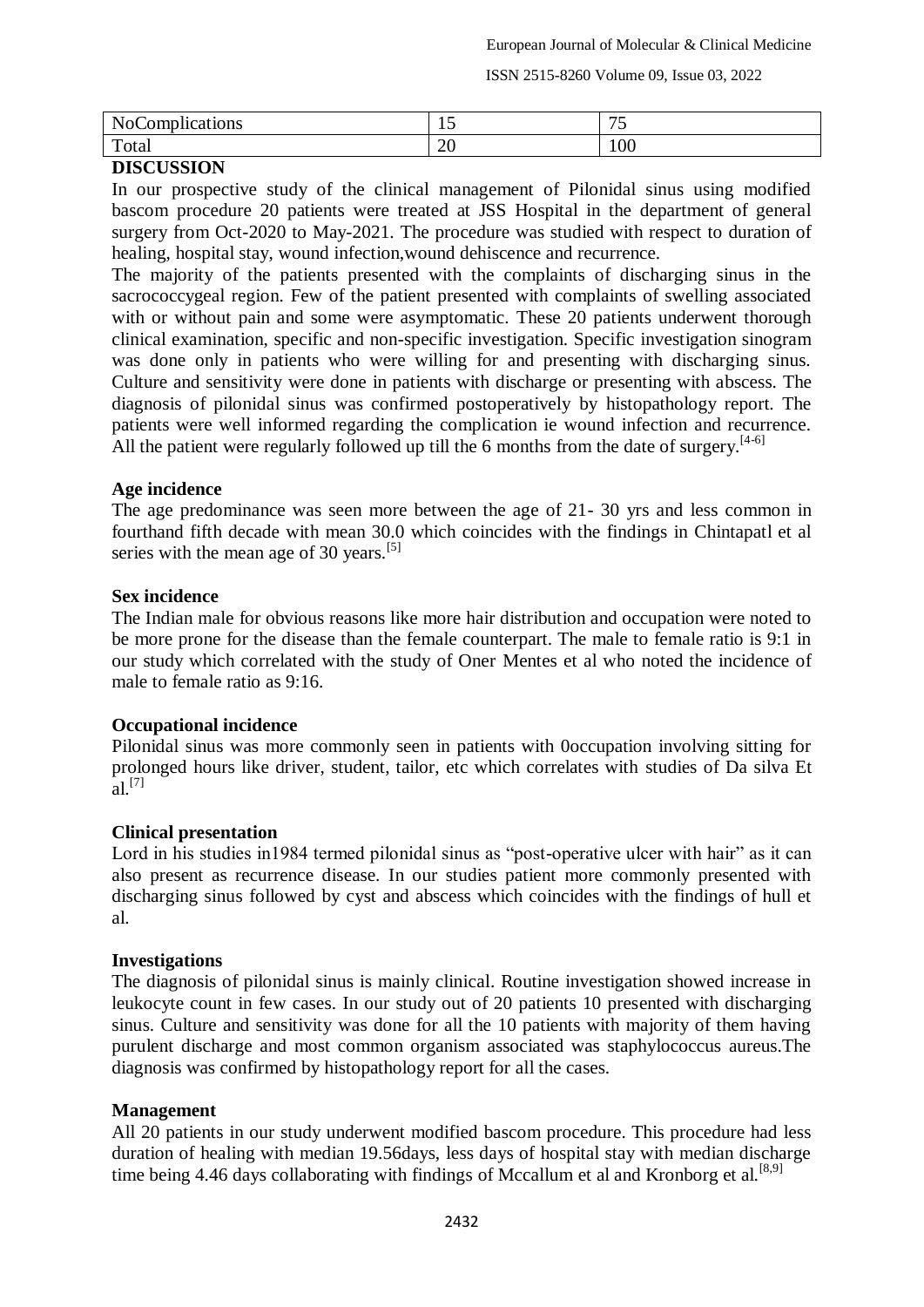## **Complication**

The study showed wound infection as the most common early complication. The total incidence of infection was 15 % which was similar to the findings of sondenna et al Mccallum et al. Complication of wound dehiscence was seen in 10% 0f patients.These complications were successfully managed by oral antibiotics and alternate day wound dressing.Late complications like recurrence were seen in only 1 patient(2.5 %).

## **Follow up**

All patients were followed up at regular intervals for 6 months for evidence of wound infection, recurrence.

## **CONCLUSION**

In our study "ROLE OF MODIFIED BASCOM PROCEDURE IN THE TREATMENT OF PILONIDAL SINUS We emphasise the procedure's utility in the treatment of pilonidal sinus disease.

Based on our research, we have concluded that -

The vast majority of patients presented with discharging sinuses and pain. It is more common in young people (21-30yrs).

The male population outnumbers the female population.

It is more common in people who sit for long periods of time (skilled occupations), such as drivers, tailors, and students.

We investigated the role of the modified bascom procedure in the treatment of pilonidal sinus disease and found very promising results in terms of hospital stay, duration of wound healing, wound infection, wound dehiscence, and recurrence.The findings of our study are consistent with the findings of other studies conducted around the world. As a result, this procedure can be used more frequently and with greater success in the treatment of piolonidal sinus disease.

# **Acknowledgment**

The author is thankful to Department of General Surgery for providing all the facilities to carry out this work.

# **REFERENCES**

- 1. Norman S Williams, Christopher J K, O'connell. Bailey and Love's short practice of Surgery". 25th ed. (India: Hodder Arnold, 2008), p.1247-49.
- 2. Courtney M Townsend, Daniel Beauchamp, Mark Evers, Kenneth L Mattox. Sabiston textbook of Surgery". 19th ed. vol 2. (India: Elsevier, 2012),p. 1396-97.
- 3. Roshan Lall Gupta ―Recent Advances in Surgery–7ǁ 1st edn. Ch.#4–ThePilonidal Disease D.P. Sanan. Pg.132-137.
- 4. Margaret Farquharson, et al. —Farquharson's Textbook of Operative General Surgery  $\parallel$ 9th edn. Ch.#23-Surgery of the Anus and Perineum. Pg.456-458.
- 5. S. Chintapatla et al. ―Sacrococcygeal pilonidal sinus:historical review, pathological insight and surgical optionsǁ Tech Coloproctology. 2003; Vol.– 7:Pg.3–8.
- 6. Karydakis. G.E. ―Easy and successful treatment of pilonidal sinus after explanation of it"s causative process.ǁ Australia and New Zealand Journal of Surgery. 1992; Vol.– 62:Pg.385–389.
- 7. Da Silva J.H. ―Pilonidal cyst:cause and treatment.ǁ Diseases of the Colon and Rectum. 2000; Vol. –43:Pg.1146–1156.